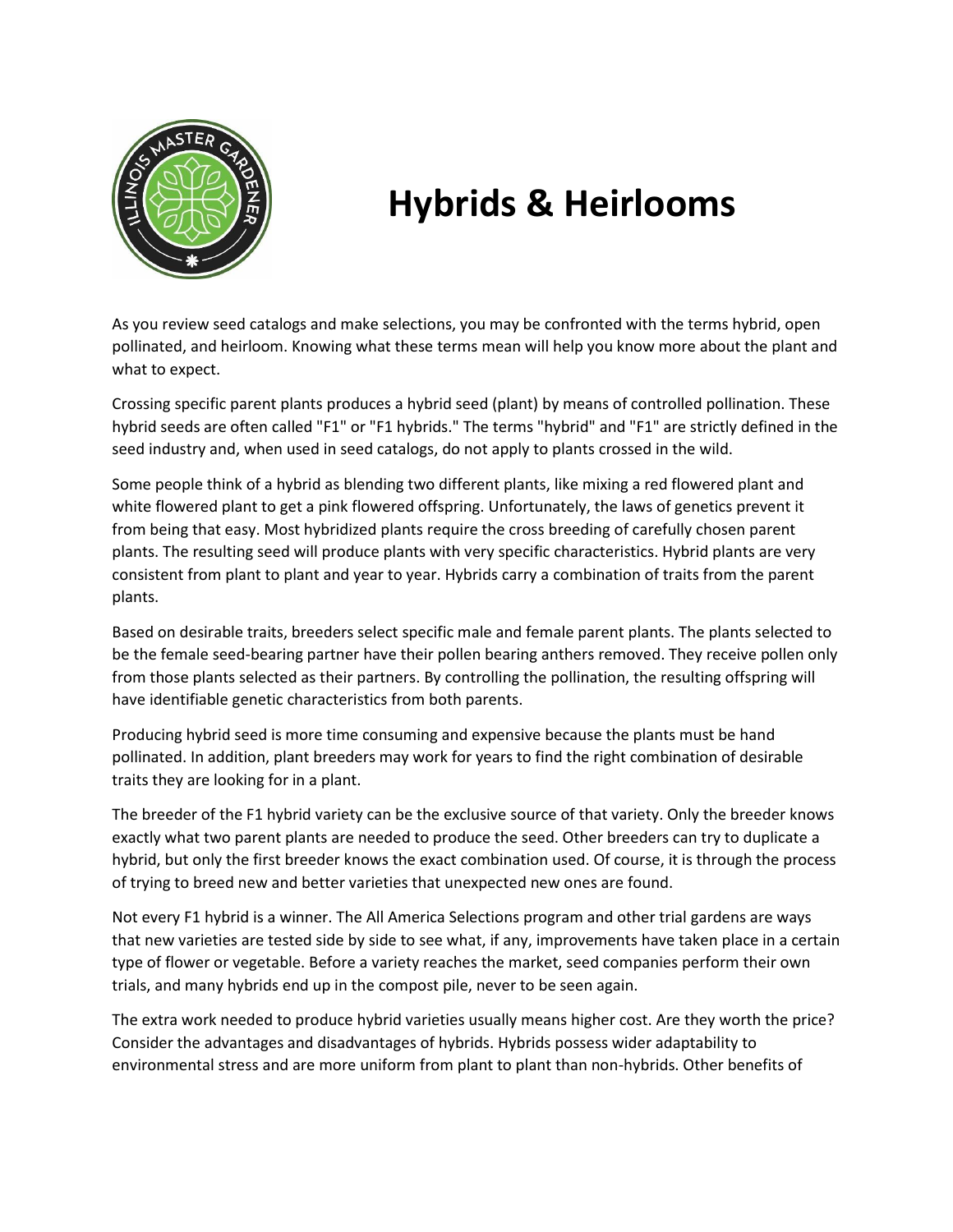hybrids may be earlier flowers, higher yields, improved disease resistance, or other characteristics. Many hybrids are better, more consistent garden performers.

The extra vitality in hybrid plants is called "hybrid vigor." More plants survive the seedling stage, grow larger and stronger than non-hybrids, and have higher yields. Improved disease and insect resistance means fewer pesticides have to be used in the garden.

The primary disadvantage of hybrids is the seeds cannot be saved from year to year. Seeds saved from hybrid plants usually will not produce the same plant the following year because most varieties are not self-sustaining. Offspring of hybrids usually show an unpredictable mixture of characteristics from the grandparent plants instead of being similar to the parent.

Some gardeners feel that the taste of hybrid vegetables does not equal that of heirloom varieties. But taste is so subjective that there does not seem to be a fair test to compare hybrids developed for the home garden to heirlooms. 'Burpee's Big Boy,' 'Celebrity,' and 'Early Girl' tomatoes, 'Sweet Success' cucumber, and 'Premium Crop' broccoli are examples of F1 hybrids that have been popular for years.

Open-pollinated, also known as heirloom or standard, plants are varieties that have stable traits from one generation to the next. Open pollinated plants are fairly similar to each other but not as uniform as hybrids. Because most were originally chosen for only one or two specific characteristics, individual plants of older heirloom varieties may differ greatly in size, shape, or other traits.

Open pollinated varieties are usually grown in fields where they self and cross-pollinate. Wind and insects carry the pollen from one plant to another. Plants that cross-pollinate must be isolated from other plants of different varieties so they will produce seed that is "true to type." Beans, lettuce, peas, and tomatoes are self-pollinating so they are easier to continue year to year without having to isolate them from other varieties of plants.

Genetic "drift" can occur over a period of time. Plants that deviate too far from the accepted standard are removed from commercial nursery fields of open pollinated varieties. Likewise, home gardeners should destroy highly unusual plants if you are trying to preserve an open pollinated variety. Removal of these rogue plants prevents them from pollinating other plants and producing too much variation.

The advantage of open pollinated seeds is that the home gardener from year to year and generation to generation may continue heirloom plants by careful seed saving. Open pollinated plants provide a larger gene pool for future breeding. Well known open pollinated varieties include 'Kentucky Wonder' pole bean, 'Scarlet Nantes' carrot, 'Black Beauty' eggplant, 'Black Seeded Simpson' lettuce, 'California Wonder' pepper, and 'Brandywine' and 'Roma' tomatoes.

As a gardener you may choose hybrids, heirlooms, or a combination of both types for the garden. Compare the characteristics of each variety with the qualities you want in a plant. Select varieties that are best for your garden.

> **T ILLINOIS Extension COLLEGE OF AGRICULTURAL, CONSUMER** & ENVIRONMENTAL SCIENCES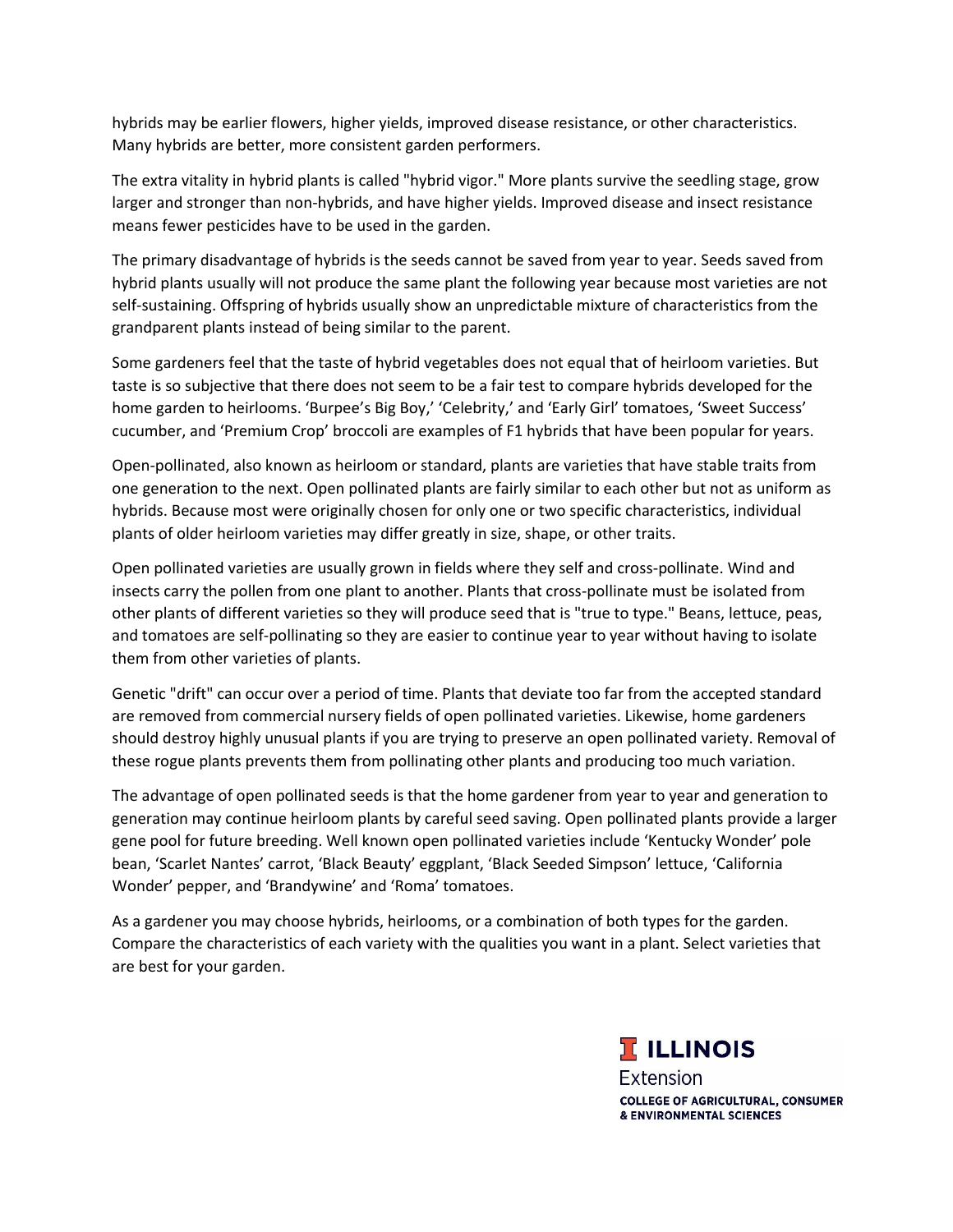## **Extension Master Gardener**

People. Plants. Partnerships





### **Seed Saving: Knowing the Difference Between Hybrids, Heirlooms, and Open-Pollinated Plants**

Lots of home gardeners and small farmers are interested in saving seeds. Aside from saving money, saving seeds helps to preserve interesting varieties, diversify crop genetics and preserve cultural identity and heritage. The question I hear the most from folks wanting to save seeds is  $-$  "What can I save?" The next question is "How do I save them?" In reality, the biggest decisions actually come in selecting seeds and how to plant them, and not in actual saving and storing of the seeds. The first discussion when starting seed saving is:

#### **Hybrid vs Open Pollinated vs Heirloom – What's the difference?**



The offspring from a hybrid can have many different traits.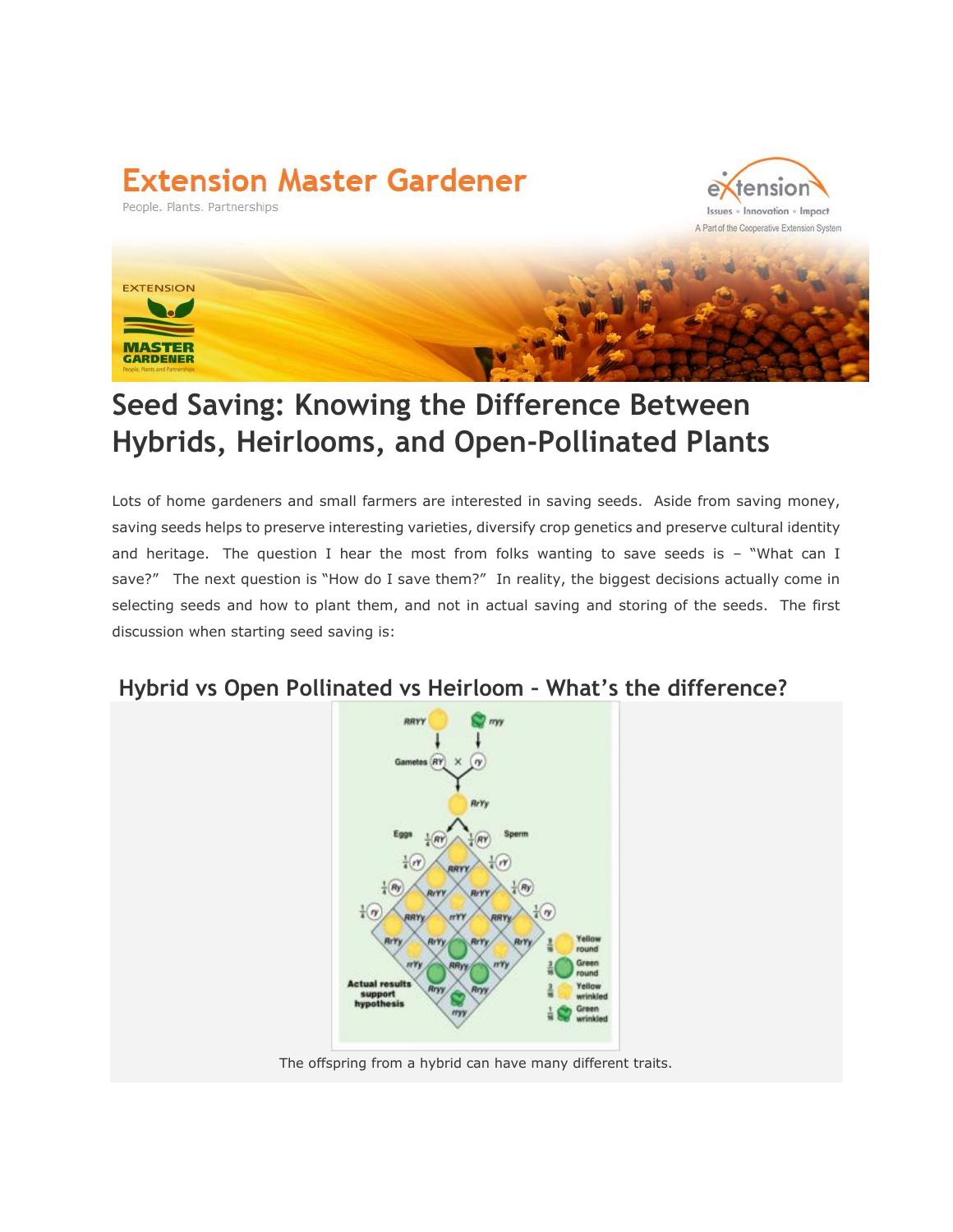**Hybrid** plants are the result of a controlled breeding process, developed through a series of crosses where the parent plants impart the offspring with desirable traits. The breeding process can be long and involved, especially since the process is so controlled. The benefit to newer hybrids is that there has been a focus on disease resistance, where the plants usually have fewer diseases and thus requires fewer pest control inputs. Hybrids also benefit from what is called "hybrid vigor," where the plants exhibit stronger, more vital growth, higher yields and even higher survival from the seedling stage.

The big drawback with hybrids, especially for those who are interested in saving seeds, is that you really can't do so with most hybrids. Due to the long, involved process in developing the hybrid, the genetics of the hybrid aren't stable enough to allow the seeds to be self-sustaining. This means that instead of traits of the parent plant, you end up with a random mix of traits from the grandparent plants and earlier generations.

#### **Common Misconceptions: Hybrids and GMOs are Not the Same**

One misconception that I've seen is that folks think that hybrids are genetically modified organisms. This isn't true-they are developed from many generations of natural breeding that is directed by human hands. The fact of the matter is that there are currently no genetically modified seeds or plants available to the general public. Genetically modified organisms are developed through direct genetic modification in a lab, usually using DNA insertion or deletion. Currently, you will only find these seeds in commodity crops, such as field corn, soy, cotton, etc.



Beans are a commonly saved crop, since their self-pollination results in little crossing with other varieties. (Photo: Flickr, Jason Anfineson)

**Open-pollinated** plants are those who have stable genetics, where seeds can be saved with a promise that the offspring will be similar. Due to the variability of the natural pollination process, though, there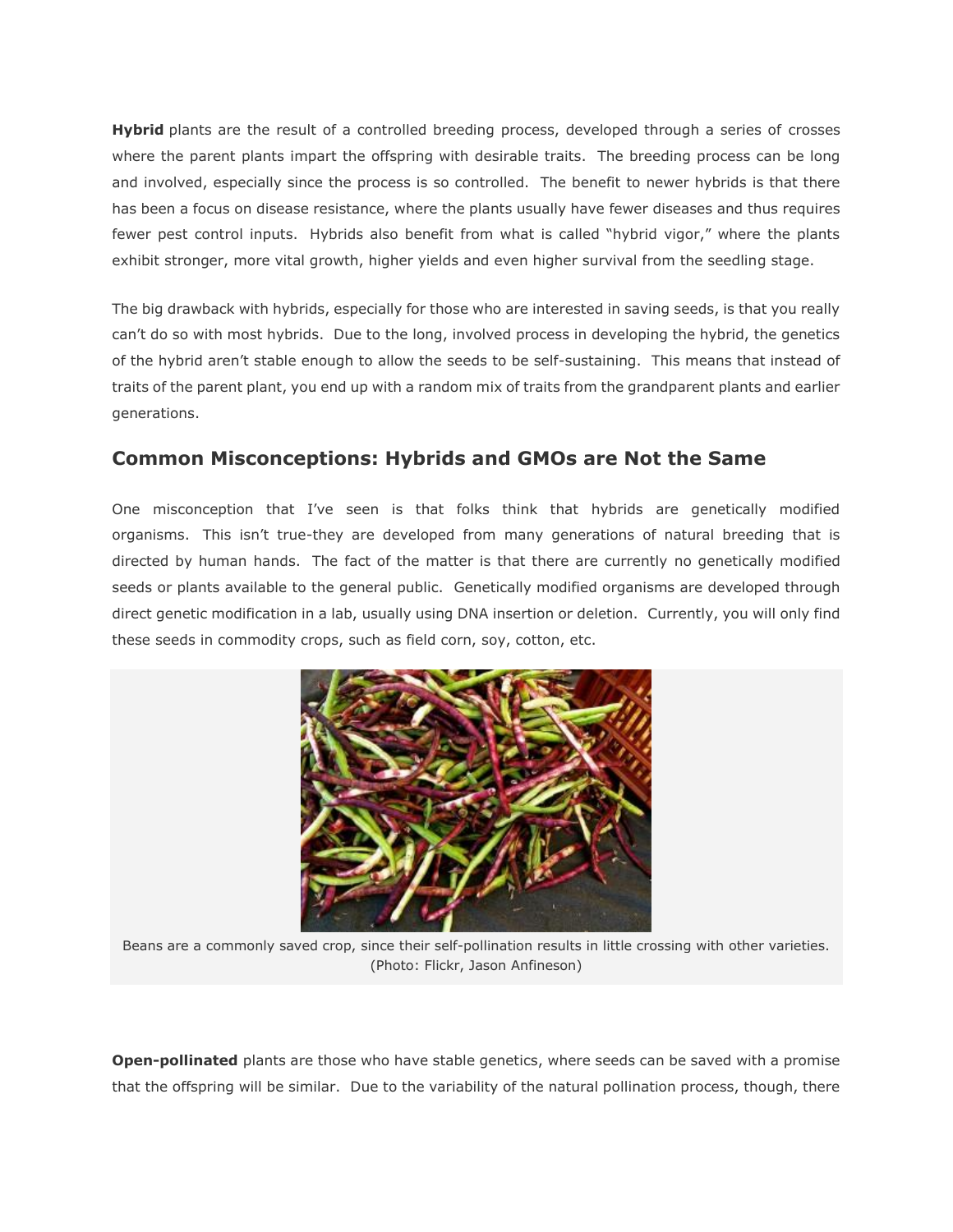may be variations from individual to individual. In order to save seeds, though, it is often necessary to isolate the plants to ensure that there is no cross pollination from other varieties in the garden, in the neighbors garden and sometimes as far as miles away. (I hope to discuss this topic in a follow-up article.)

**Heirlooms** are simply open-pollinated varieties that have developed outside of the commercial plant trade and have a historical or cultural significance (a "backstory"). However, not all open-pollinated seeds are heirlooms. There is no hard and fast definition of "heirloom" as some also consider age a determining factor in the "heirloom" designation. The common age is usually 50 years. The seeds have been passed from generation-to-generation and often have a local or even familial significance. Several smaller seed companies have found a niche in the market by exclusively selling heirloom seeds, and even large commercial seed companies are following suit.

More information on heirlooms and hybrids at the following sources:

- Hybrids & [Heirlooms](http://urbanext.illinois.edu/hortihints/0102a.html) University of Illinois Extension
- [Heirloom vs Hybrid Seeds](http://cals.arizona.edu/yavapai/anr/hort/byg/archive/hybridseeds.html) Backyard Gardener

### *A Local Case Study:*



The WV '63 tomato was a hit! (Photo courtesy: West Virginia University)

Consider the WV '63 tomato. It was developed and released from my institution, WVU, 50 years ago in celebration of the state centennial. It was developed through several generations of breeding, but it is an open-pollinated variety. It was a breakthrough, since it was one of the first tomatoes developed with late blight resistance. Since its release, it has mainly been maintained by growing it at the university